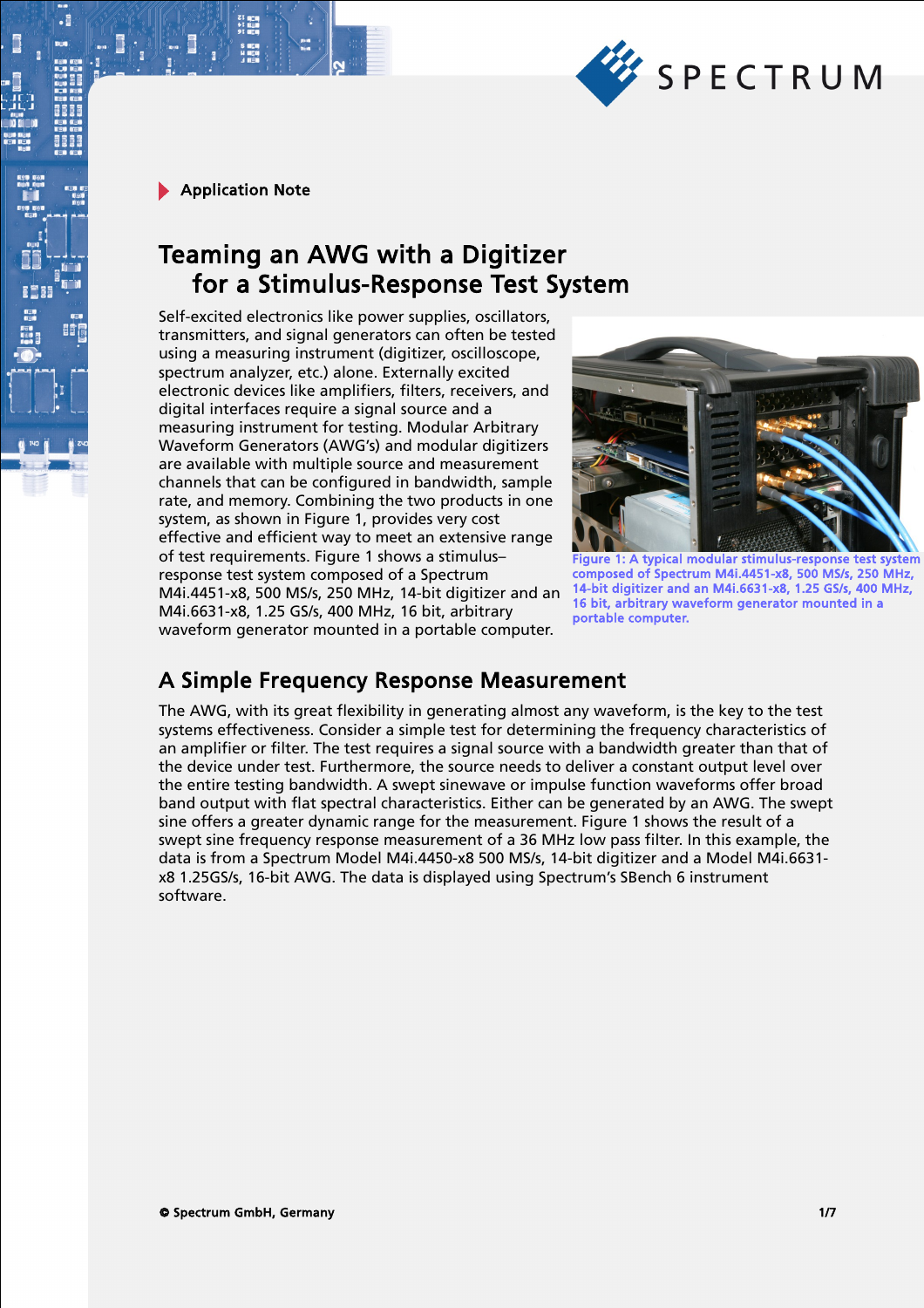

21 年11<br>11 年11<br>91 年11

 $\cdot$ 

**BEEF** 

晴



Figure 2: The measurement of the frequency response of a 36 MHz filter using Spectrum's M4i.4450-x8 digitizer. The swept sine signal was supplied by a Spectrum M4i.6631-x8 AWG. The waveform was created by using an equation (shown in the inset) in another instance of the SBench 6 software controlling the AWG.

The upper left grid shows the swept sine that was applied to the input of the filter. The signal was created using an equation in the function generator tool in the instance of SBench 6 that controlled the AWG. The inset in the figure shows the equation. The Fast Fourier Transform (FFT) of the filter input is shown in the bottom left grid. The swept sine was flat out to 100 MHz. The time response of the filter to the sweep input is shown in the upper right grid. The filter output decreases rapidly above its 36 MHz cutoff frequency. The matching frequency response is shown in the grid on the lower right. This quantifies the filter bandwidth and shows the in-band flatness and the stop-band attenuation.

## Device Testing

Suppose you had to match several signal diodes for a project? A simple setup for such a test, utilizing the same digitizers and AWG, is shown in Figure 3.

Figure 4 shows the result of the measurement. The AWG is setup to output a  $\pm$  2 Volt ramp waveform using the Easy Generator tool of SBench 6 (which offers a simple selection of common function generator waveforms). This waveform is applied, through a splitter to the channel Ch1 of the digitizer. The other leg of the splitter is connected to the diode under test and then on to Ch0 of the digitizer. Both channels are set to 50  $\Omega$  termination. The voltage on channel Ch0 is proportional to the current through the diode. Rescaling is applied to that channel using SBench 6 so



© Spectrum GmbH, Germany 2/7 input termination of the digitizer serves as the load.Figure 3: a simple setup for quickly characterizing signal diodes using a ramp function from the AWG. The 50 Ω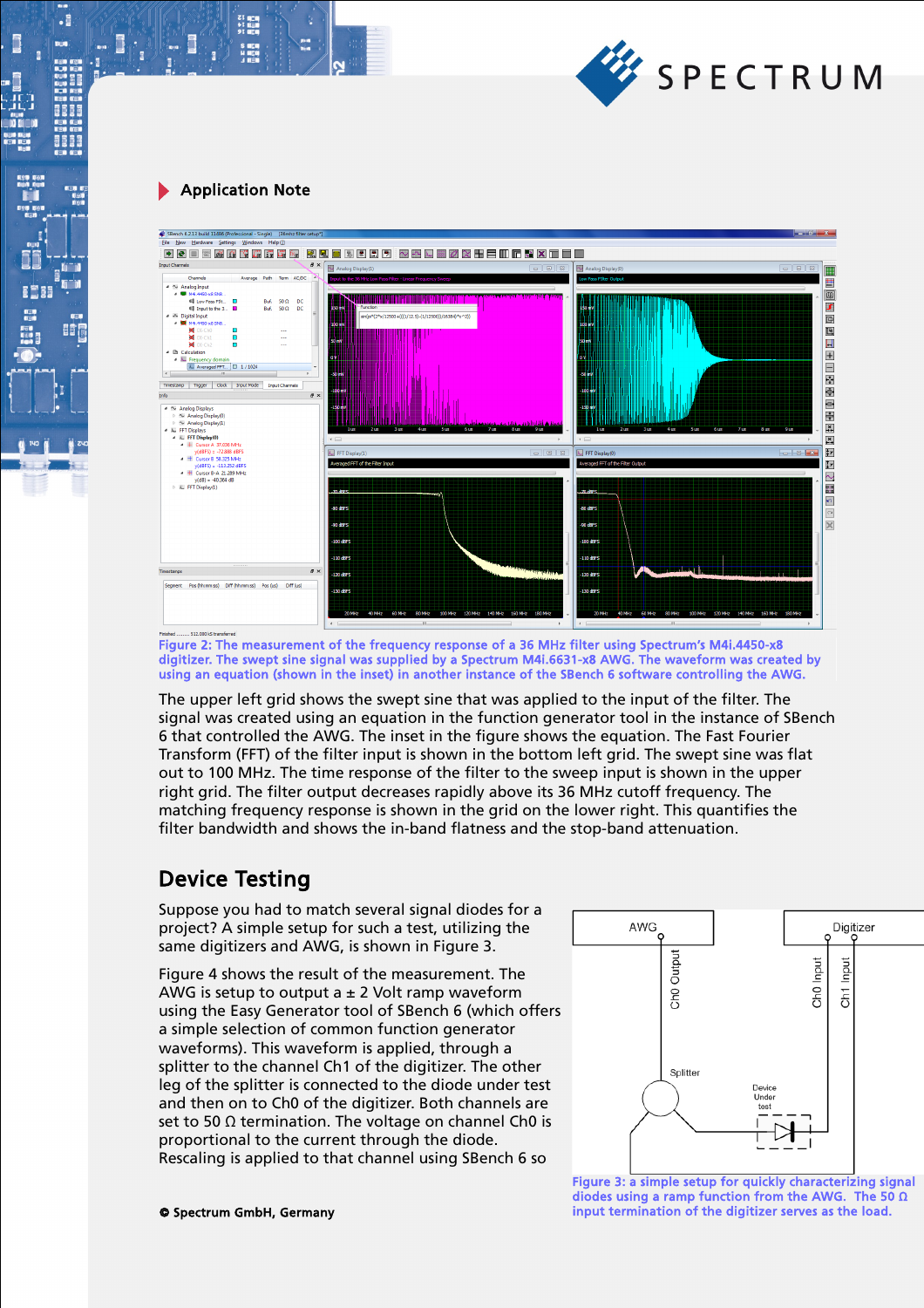

21 mg<br>41 mg<br>91 mg

 $\cdot$ 

8881

**II** 

that the readings for Ch0 will be made directly in milli-amperes (mA). The voltage across the diode has to be calculated by subtracting the input voltage of Ch0 from the input voltage on Ch1. This is done using waveform arithmetic in SBench 6. Figure 4 shows the result of the measurement.

The center bottom grid is the input to Ch1 which is the ramp waveform from the AWG. Above it is the Ch0 waveform which is proportional to the current through the diode. Subtracting Ch0 from Ch1 yields the voltage across the diode shown in the upper right grid. The lower right grid is the rescaled version of CH0 and reads the diode current directly in mA. The X-Y plot in the leftmost grid is the Current-Voltage (I-V) plot of the diode. You can match diodes by verifying that they have closely matched I-V plots.



Figure 4: The derivation of the I-V curve for the diode based on the data acquired from the digitizer in response to the AWG output through the diode.

Although this is a very simple example of device characterization the AWG–digitizer system is capable of much more complex small signal device testing. Testing devices at higher voltage and current levels may require amplifiers such as the D/A amplifiers available from Spectrum or similar devices from other vendors.

## Replacing or Modelling Missing System Components

In many engineering projects testing can be held up because you are missing a critical component. If you have access to the response waveform of the missing part you can always employ the AWG to provide the part's response to the system. Real world waveforms can be acquired from a digitizer or other instrument and imported into the AWG in any of several file formats depending on the source instrument. Take the controller area network (CANBus) serial data stream from a steering angle sensor shown in Figure 5. This waveform was acquired using an oscilloscope and transferred to the AWG in ASCII file format.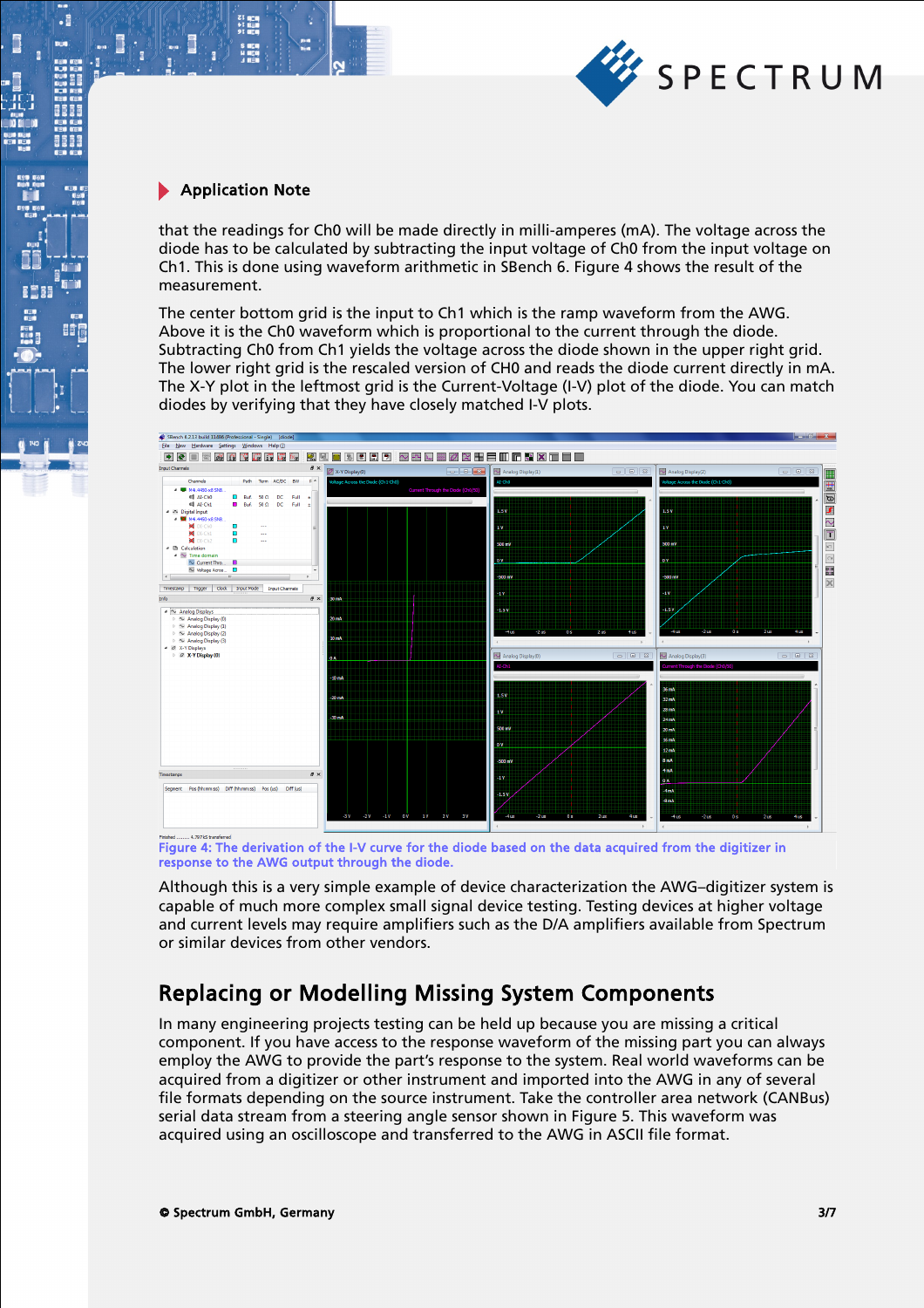

21 mgm<br>51 mgm<br>91 mgm

 $\cdot$ 



Figure 5: A differential CANBus waveform from a steering angle sensor can be output on a trigger when required to test a system in the absence of the CAN sensor.

This is a dual channel waveform that represents the differential  $+$  and  $-$  components of the CANBus signal. Note that the AWG, which has two output channels, is set to output the CANBus waveform as a differential signal.

This waveform can be output from the AWG upon receipt of a synchronizing trigger when it is required to test the system. Additionally, these waveforms can be modified for margin testing of both amplitude and timing. The AWG used is this example has a real-time sequence mode which allows multiple waveforms, representing a variety of test conditions, which can be output selectively on command and even changed while the test is running. This opens the door to dynamic simulation and testing.

## Modulation, Simple and Complex

AWG's can also generate a variety of modulation types for communications testing. Amplitude, phase, and frequency modulation can be achieved as was demonstrated in the first example on frequency response testing where a linear frequency swept sinewave was used. Look at the example shown in Figure 6, where quadrature signal techniques are used to generate a 'chirp' waveform at an intermediate frequency (IF).

A chirp is a frequency modulated signal usually associated with RADAR systems. While it could easily be programmed directly as we did in the first example it is instructive to show a general approach that could be used to create other complex modulation.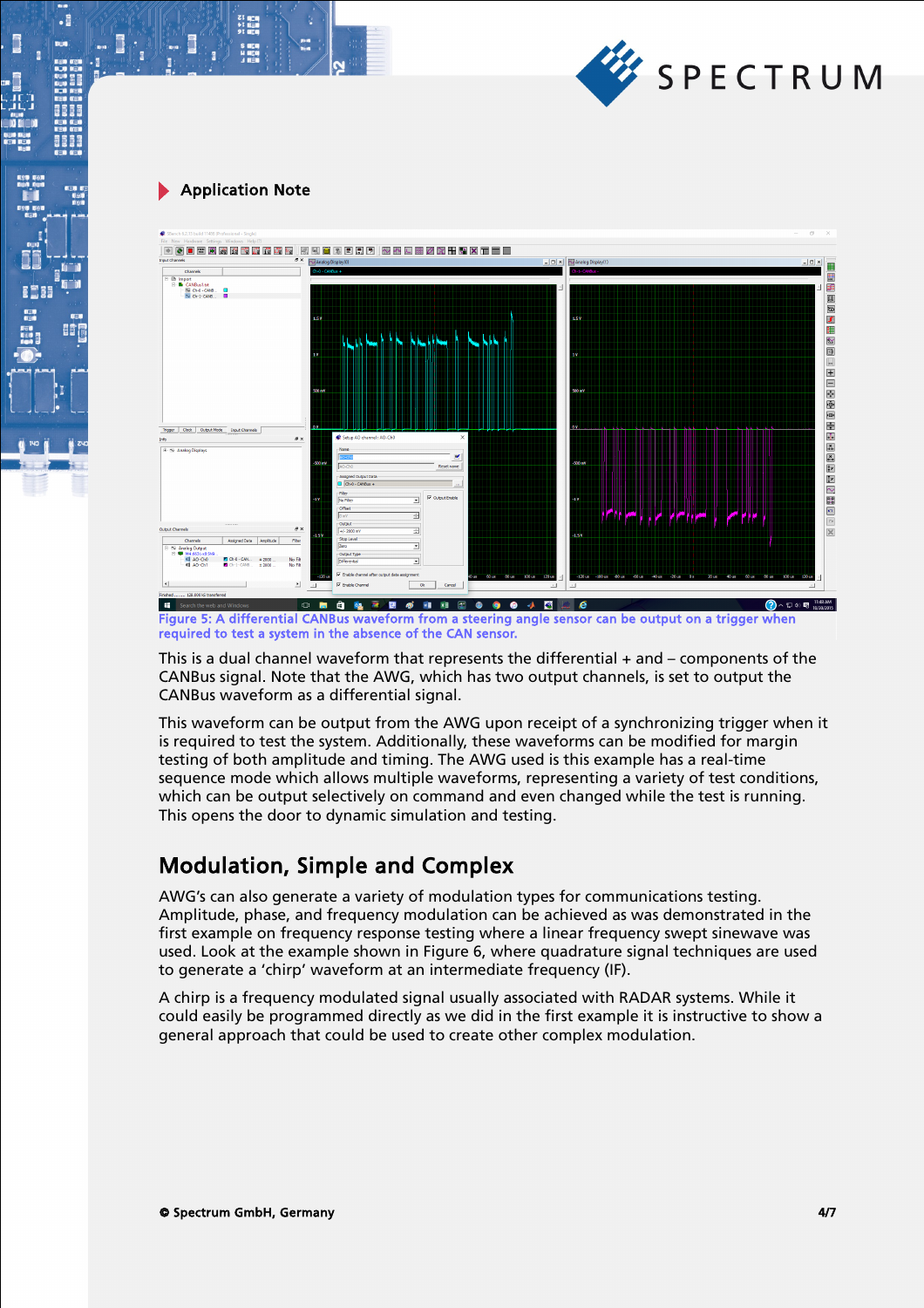

 $\cdot$ 

間違



The figure shows the steps in creating the chirp. It starts in the upper left grid where linearly swept sine and cosine waveforms are shown in the time domain along with the equations used to create them. These signals are in quadrature representing the in-phase (I) and Quadrature (Q) components of a quadrature modulation, but the phase difference does not show in the FFT's of these waveforms shown in the lower left grid. The FFT shows the sweep range from 22.7 to 27.7 MHz. This is a baseband signal. Figure 6: Using quadrature signal processing to generate a 'chirp' waveform at an intermediate frequency

The baseband quadrature components are then up converted by multiplying the I and Q baseband signals by the cosine and sine of the intermediate frequency respectively. The intermediate frequency is 100 MHz. The upper central grid shows the time domain view of the up converted signals. The lower central grid shows the FFT's. Note that the multiplication by a sinusoid has converted the baseband signals to double sideband suppressed carrier signals centered at 100 MHz with upper and lower sidebands extending from 22.7 to 27.7 MHz on either side of the center frequency. What is not seen in the amplitude FFT is the phase of the two quadrature components.

The final step in the process is to do a quadrature subtraction of the two IF components. This occurs in the right hand grids. The lower right grid shows that, as a result of the subtraction, the lower sideband has been cancelled leaving only the upper sideband. This signal sweeps from 122.7 to 127.7 MHz.

This example illustrates how the basic concepts of signal generation and chained processing can be followed to create complex waveforms associated with communications systems.

## Conclusion

These few examples show the great diversity that is possible when using an AWG as a signal source for testing. AWG's can generate standard function generator waveforms such as sine,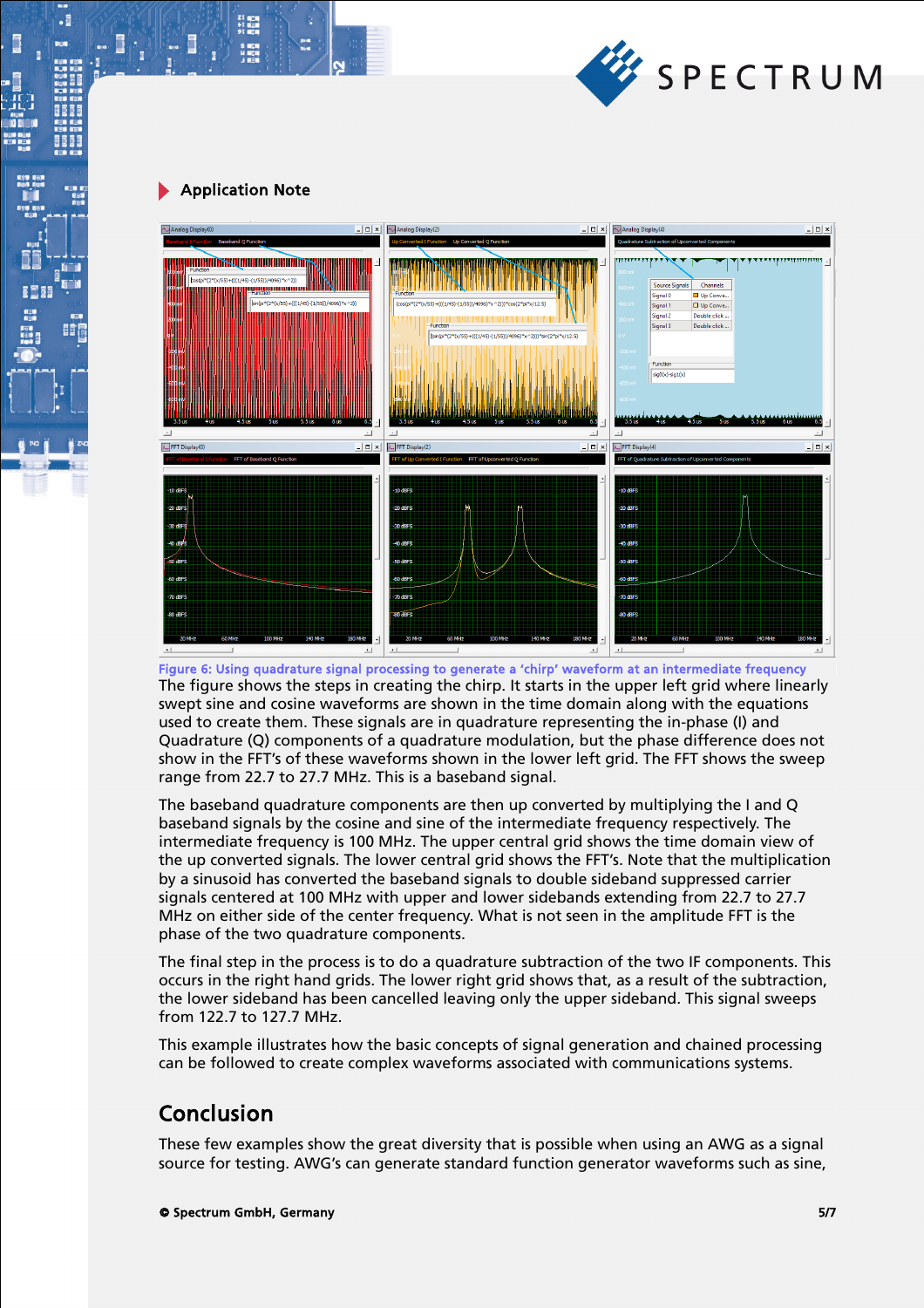

21 mg<br>サービス<br>91 mg

.

間

square, triangle and ramp signals. They can generate modulated waveforms and serial data patterns. They can even be used to replay real world signals that have been acquired by digitizers and oscilloscopes. AWG's can be paired with an accompanying digitizer, and programmed using a manufacturer's supplied tool like SBench 6, commonly available system integration software like MATLAB or LabVIEW, or custom programmed in the language of your choice. This flexibility makes modular AWG's and digitizers ideal partners for creating a wide range of stimulus-response (or response-stimulus) testing systems.

### Authors:

- *Arthur Pini Independent Consultant*
- *Oliver Rovini- Technical Director, Spectrum GmbH*
- *Greg Tate Asian Business Manager, Spectrum GmbH*